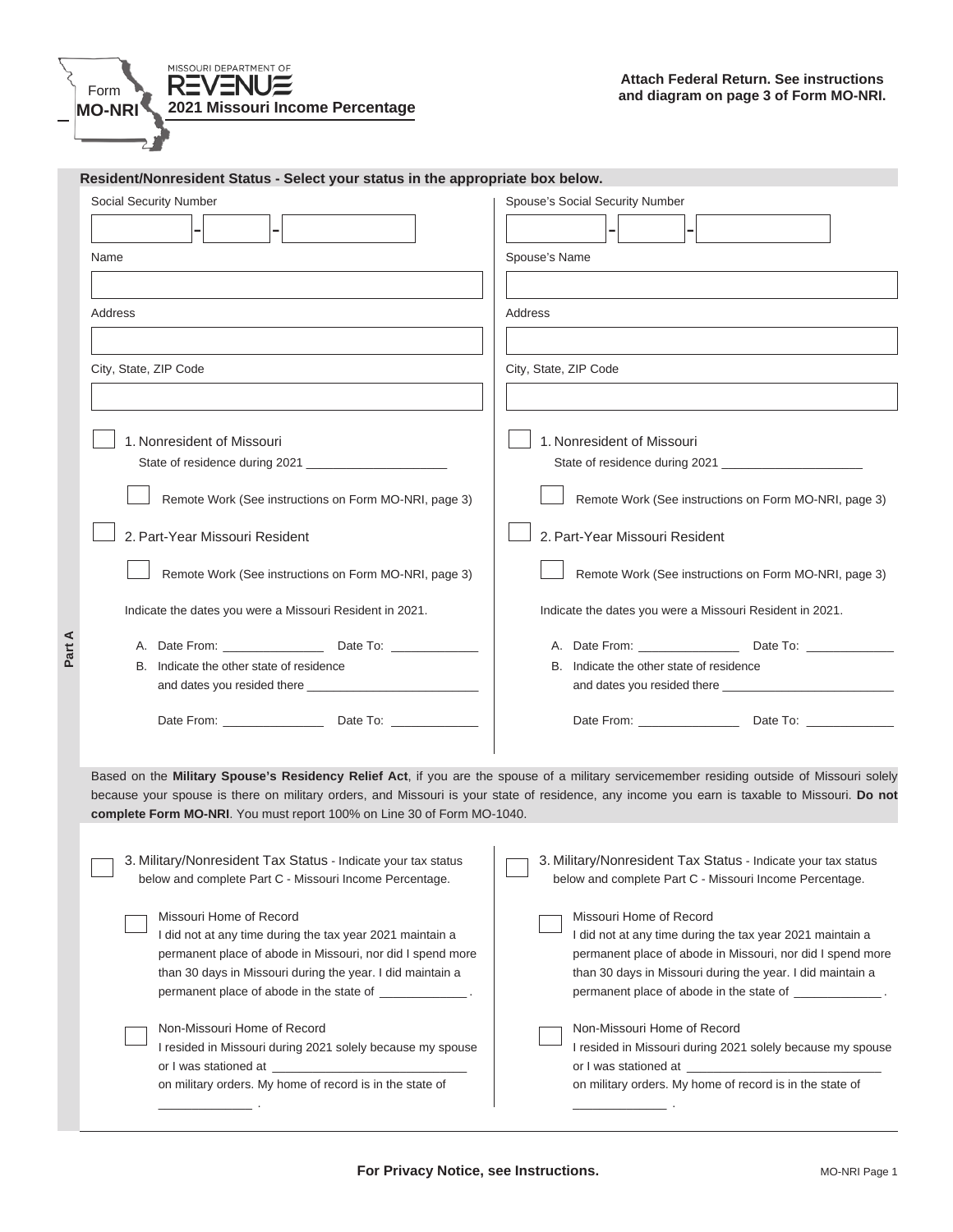|           |                                                                            | Worksheet for Missouri Source Income                                                                                                                |                                        |                  |                         |                        |                         |  |  |  |
|-----------|----------------------------------------------------------------------------|-----------------------------------------------------------------------------------------------------------------------------------------------------|----------------------------------------|------------------|-------------------------|------------------------|-------------------------|--|--|--|
|           |                                                                            |                                                                                                                                                     | <b>Federal Form</b><br>1040 or Federal |                  | Yourself or             |                        | Spouse (On A            |  |  |  |
| ഇ<br>Part |                                                                            | <b>Adjusted Gross</b>                                                                                                                               | Form 1040-SR                           |                  | One Income Filer        |                        | Combined Return)        |  |  |  |
|           |                                                                            | <b>Income Computations</b>                                                                                                                          | Line No.                               |                  | <b>Missouri Sources</b> |                        | <b>Missouri Sources</b> |  |  |  |
|           |                                                                            |                                                                                                                                                     |                                        |                  | 00                      | A                      |                         |  |  |  |
|           | Α.                                                                         |                                                                                                                                                     | 1                                      | Α<br>$\mathsf B$ | 00                      | $\mathsf B$            | $00\,$<br>00            |  |  |  |
|           | В.                                                                         |                                                                                                                                                     | 2b                                     | C                | 00                      | C                      | 00                      |  |  |  |
|           | С.                                                                         |                                                                                                                                                     | 3b                                     | D                |                         | D                      |                         |  |  |  |
|           | D.                                                                         | State and local income tax refunds (from schedule 1, part 1)                                                                                        | 1                                      | $\mathsf E$      | 00                      | E                      | 00                      |  |  |  |
|           | Е.                                                                         | Alimony received (from schedule 1, part 1)                                                                                                          | 2a                                     | F                | 00                      | F                      | 00                      |  |  |  |
|           | F.                                                                         | Business income or (loss) (from schedule 1, part 1)                                                                                                 | 3                                      |                  | 00                      |                        | 00                      |  |  |  |
|           | G.                                                                         |                                                                                                                                                     | 7                                      | G                | 00                      | G<br>$\overline{H}$    | 00                      |  |  |  |
|           | Н.                                                                         | Other gains or (losses) (from schedule 1, part 1)                                                                                                   | 4                                      | H                | 00                      |                        | 00                      |  |  |  |
|           | Ι.                                                                         |                                                                                                                                                     | 4b                                     | $\mathbf{I}$     | 00                      | $\overline{1}$         | 00                      |  |  |  |
|           | J.                                                                         | Taxable pensions and annuities                                                                                                                      | 5b                                     | J                | 00                      | J                      | 00                      |  |  |  |
|           | K.                                                                         | Rents, royalties, partnerships, S corporations, etc. (from schedule 1, part 1)                                                                      | 5                                      | K                | 00                      | K                      | 00                      |  |  |  |
|           | L.                                                                         | Farm income or (loss) (from schedule 1, part 1).                                                                                                    | 6                                      | L                | 00                      | L                      | 00                      |  |  |  |
|           | M.                                                                         | Unemployment compensation (from schedule 1, part 1)                                                                                                 | $\overline{7}$                         | M                | 00                      | M                      | 00                      |  |  |  |
|           | N.                                                                         |                                                                                                                                                     | 6b                                     | N                | 00                      | N                      | 00                      |  |  |  |
|           | Ο.                                                                         |                                                                                                                                                     | 9                                      | O                | 00                      | O                      | 00                      |  |  |  |
|           | Р.                                                                         |                                                                                                                                                     |                                        | $\mathsf{P}$     | 00                      | P                      | 00                      |  |  |  |
|           | Q.                                                                         |                                                                                                                                                     | 10                                     | Q                | 00                      | $\mathsf Q$            | 00                      |  |  |  |
|           |                                                                            | R. SUBTOTAL (Line P - Line Q) If no modifications to income,                                                                                        |                                        |                  |                         |                        |                         |  |  |  |
|           |                                                                            |                                                                                                                                                     | 11                                     | ${\sf R}$        | 00                      | ${\sf R}$              | 00                      |  |  |  |
|           |                                                                            | S. Missouri modifications - additions to federal adjusted gross income                                                                              |                                        | S                | $00\,$                  | S                      | 00                      |  |  |  |
|           |                                                                            | (Missouri source from Form MO-1040, Line 2) $\dots \dots \dots \dots \dots \dots \dots \dots \dots \dots$                                           |                                        |                  |                         |                        |                         |  |  |  |
|           |                                                                            | T. Missouri modifications - subtractions from federal adjusted gross income                                                                         |                                        | $\top$           | 00                      | $\top$                 | 00                      |  |  |  |
|           |                                                                            |                                                                                                                                                     |                                        |                  |                         |                        |                         |  |  |  |
|           |                                                                            | U. MISSOURI INCOME (Missouri sources) Line R plus Line S, less                                                                                      |                                        |                  |                         | $\cup$                 | 00                      |  |  |  |
|           |                                                                            |                                                                                                                                                     |                                        | $\cup$           | $00\,$                  |                        |                         |  |  |  |
|           |                                                                            | <b>Missouri Income Percentage</b>                                                                                                                   |                                        |                  |                         |                        |                         |  |  |  |
|           |                                                                            |                                                                                                                                                     |                                        |                  | Yourself or             | Spouse                 |                         |  |  |  |
|           |                                                                            |                                                                                                                                                     |                                        |                  | One Income Filer        | (On A Combined Return) |                         |  |  |  |
|           | 1.                                                                         | Missouri Income - Enter wages, salaries, etc. from Missouri. (You must                                                                              |                                        |                  |                         |                        |                         |  |  |  |
|           |                                                                            | file a Missouri return if the amount on this line is more than $$600)$                                                                              | 1Y                                     |                  | 1S<br>00                |                        | 00                      |  |  |  |
|           |                                                                            |                                                                                                                                                     |                                        |                  |                         |                        |                         |  |  |  |
|           |                                                                            | Taxpayer's total adjusted gross income (from Form MO-1040, Lines 5Y                                                                                 |                                        |                  |                         |                        |                         |  |  |  |
| Part      | and 5S or from your federal form if you are a military nonresident and you |                                                                                                                                                     |                                        |                  |                         |                        |                         |  |  |  |
|           |                                                                            | are not required to file a Missouri return)                                                                                                         | 2Y                                     |                  | 2S<br>$00\,$            |                        | 00                      |  |  |  |
|           |                                                                            |                                                                                                                                                     |                                        |                  |                         |                        |                         |  |  |  |
|           | 3.                                                                         | Missouri Income Percentage - Divide Line 1 by Line 2. If greater than                                                                               |                                        |                  |                         |                        |                         |  |  |  |
|           |                                                                            | 100%, enter 100%. (Round to a whole percent such as 91% instead of                                                                                  |                                        |                  |                         |                        |                         |  |  |  |
|           |                                                                            | 90.5% and 90% instead of 90.4%. However, if percentage is less than                                                                                 |                                        |                  |                         |                        |                         |  |  |  |
|           |                                                                            | 0.5%, use the exact percentage.) Enter percentage here and on Form                                                                                  |                                        |                  |                         |                        |                         |  |  |  |
|           |                                                                            |                                                                                                                                                     | 3Y                                     |                  | $\frac{0}{0}$<br>3S     |                        | $\%$                    |  |  |  |
|           |                                                                            |                                                                                                                                                     |                                        |                  |                         |                        |                         |  |  |  |
|           |                                                                            | Under penalties of perjury, I declare that I have examined this form and to the best of my knowledge and believe it is true, correct, and complete. |                                        |                  |                         |                        |                         |  |  |  |
|           |                                                                            | Declaration of preparer (other than taxpayer) is based on all information of which he/she has any knowledge. As provided in Chapter 143, RSMo,      |                                        |                  |                         |                        |                         |  |  |  |
|           |                                                                            | a penalty of up to \$500 shall be imposed on any individual who files a frivolous return.                                                           |                                        |                  |                         |                        |                         |  |  |  |
| Signature | Signature                                                                  |                                                                                                                                                     |                                        |                  |                         | Date (MM/DD/YY)        |                         |  |  |  |
|           |                                                                            |                                                                                                                                                     |                                        |                  |                         |                        |                         |  |  |  |
|           |                                                                            |                                                                                                                                                     |                                        |                  |                         |                        |                         |  |  |  |
|           |                                                                            | Spouse's Signature (if filing combined, BOTH must sign)                                                                                             |                                        |                  |                         | Date (MM/DD/YY)        |                         |  |  |  |
|           |                                                                            |                                                                                                                                                     |                                        |                  |                         |                        |                         |  |  |  |
|           |                                                                            |                                                                                                                                                     |                                        |                  |                         |                        |                         |  |  |  |

## **Ever served on active duty in the United States Armed Forces?**

If yes, visit **dor.mo.gov/military/** to see the services and benefits we offer to all eligible military individuals. A list of all state agency resources and benefits can be found at **veteranbenefits.mo.gov/state-benefits/**.